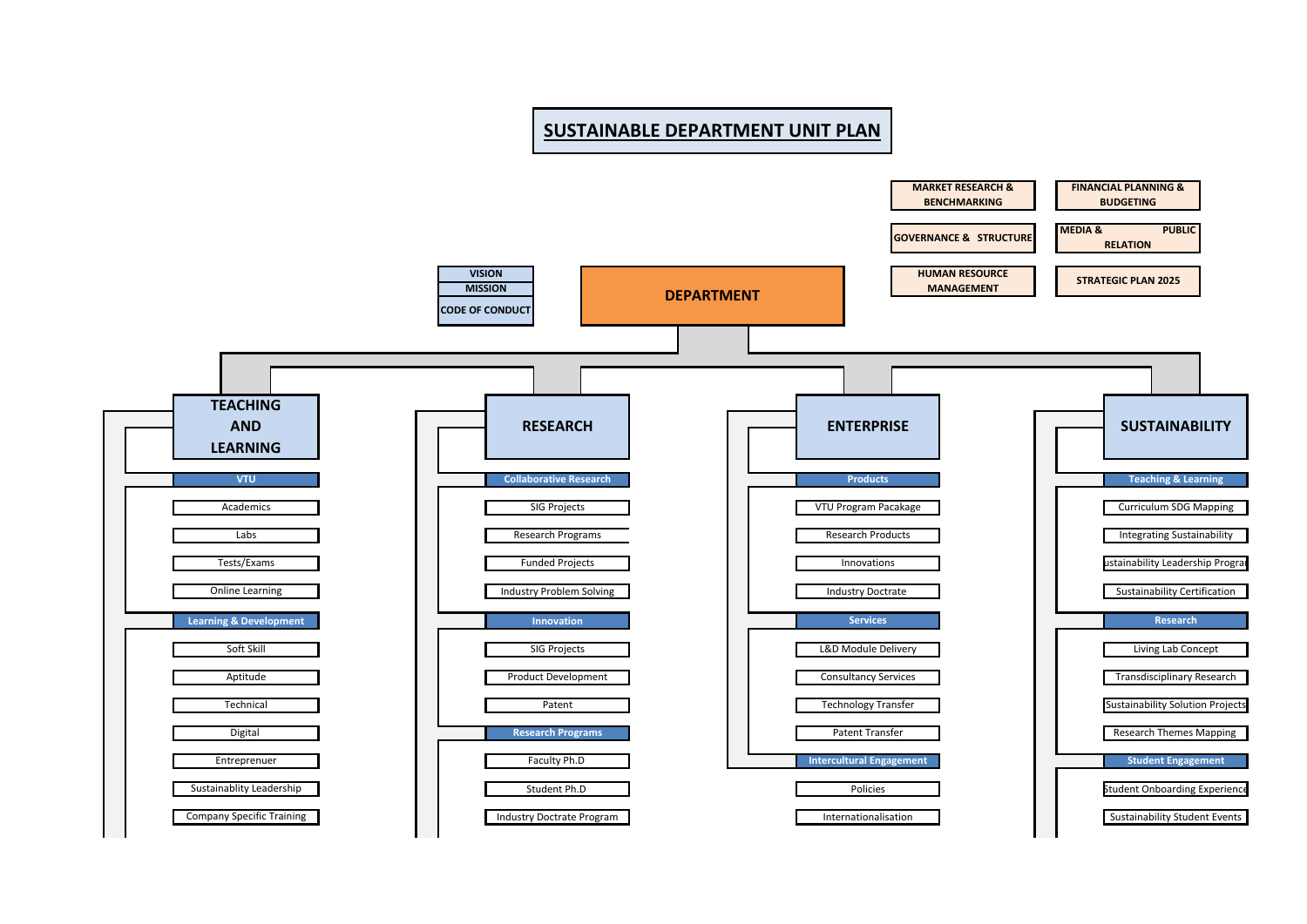



ustainable Campus Collaboratio

| Alumini Engagement              |
|---------------------------------|
|                                 |
| Corporate Engagement            |
|                                 |
| SDG - UN Global Compact         |
|                                 |
| Branding Kit (VTU, Products, Se |
|                                 |
| <b>Enterprise Plan</b>          |

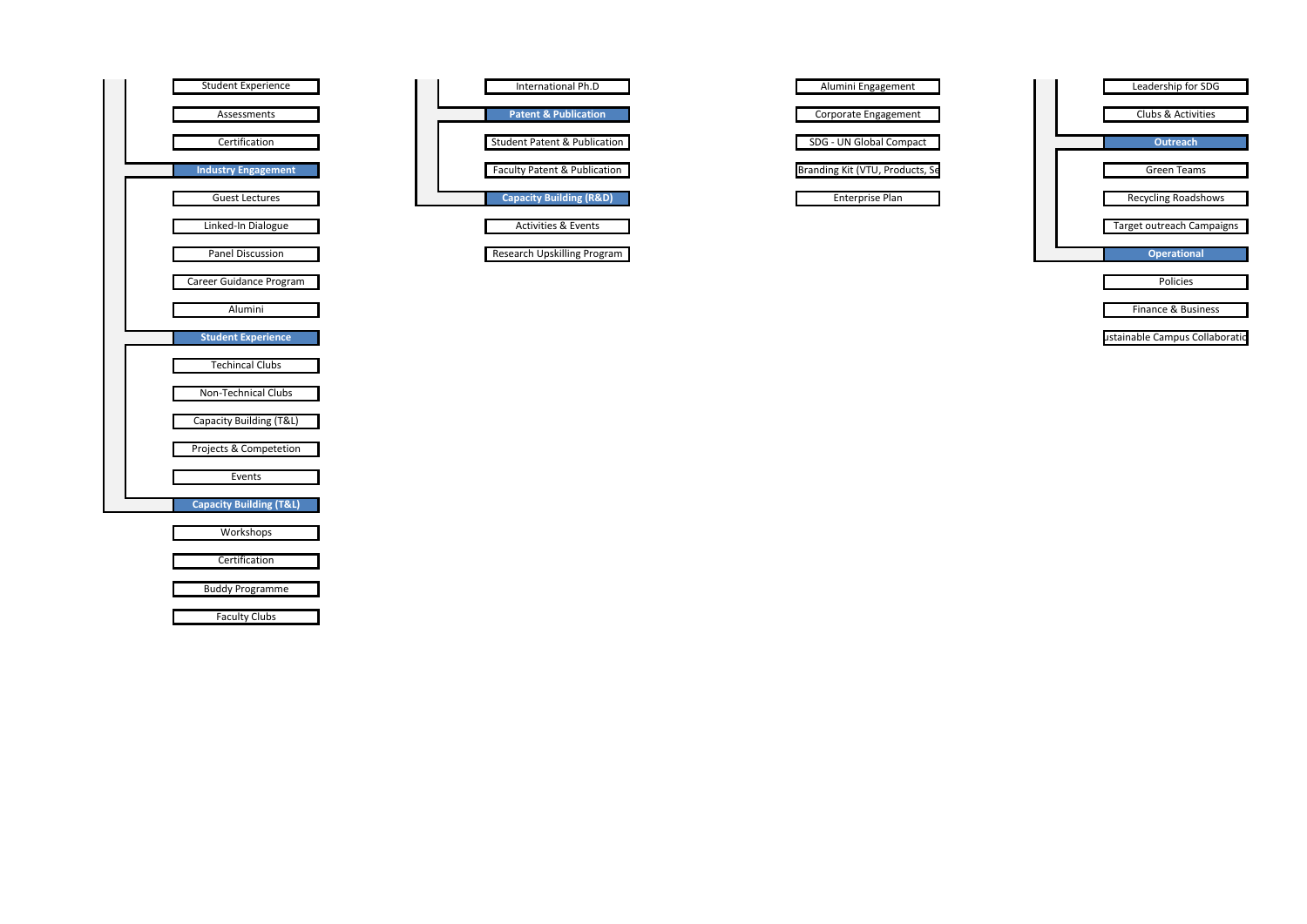|                 | <b>STRATEGIC PRIORITY</b>                  | <b>STRATEGIC OBJECTIVES</b>                                                                        |
|-----------------|--------------------------------------------|----------------------------------------------------------------------------------------------------|
|                 | <b>COLLABORATIVE</b><br><b>RESEARCH</b>    | Scanning of environment to find strategic Partner for collaborative research in the emerging field |
|                 |                                            | Involving student and alumni community in research initiatives                                     |
|                 |                                            | Exploring various avenues of funding                                                               |
|                 |                                            | Building strong network with key stakholders leading to collaborative research activties           |
|                 | <b>INNOVATION</b>                          | Driving culture of innocation through collaborative efforts                                        |
|                 |                                            | Establishing system to solve social and indsutrial problems with innovative solutions              |
|                 |                                            | Focusing on multidesciplanary appraoches in desiging innovative solutions to problems              |
|                 |                                            | Thinking beyond obvious solutions to problems                                                      |
|                 |                                            | Gaining competititve edge through innovative solutions                                             |
|                 | <b>RESEARCH PROGRAM</b>                    | Seting up programmes to enhance research collaborations                                            |
| <b>RESEARCH</b> |                                            | Focussing on real time problems to offer research based optimum solutions                          |
|                 |                                            | Capturing the research scholars mindshare to pursue research programmes                            |
|                 |                                            | Designing research aptitude focussed programmes                                                    |
|                 | <b>PATENTS &amp;</b><br><b>PUBLICATION</b> | Contributing to the exisiting thoery through world class research publications                     |
|                 |                                            | Protecting the intellectual contributions in research through patenting                            |
|                 |                                            | Involving student community to produce quality research output                                     |
|                 |                                            | Collaborating with key stakeholders to publish research work par excellence                        |
|                 | <b>BUILDING CAPACITY</b>                   | Stregthening the research team through training and development                                    |
|                 |                                            | Buliding strong network of researchers through various activties and events                        |
|                 |                                            | Developing work environment to deliver quality research work                                       |
|                 |                                            | Designing programmes to upskill researchers                                                        |

| <b>ACTION PLAN</b>                                                                 |
|------------------------------------------------------------------------------------|
| Promote interdisciplinarity and transdisciplinarity in research ideas and projects |
| <b>OBJECTIVES</b><br>Scanning of environment                                       |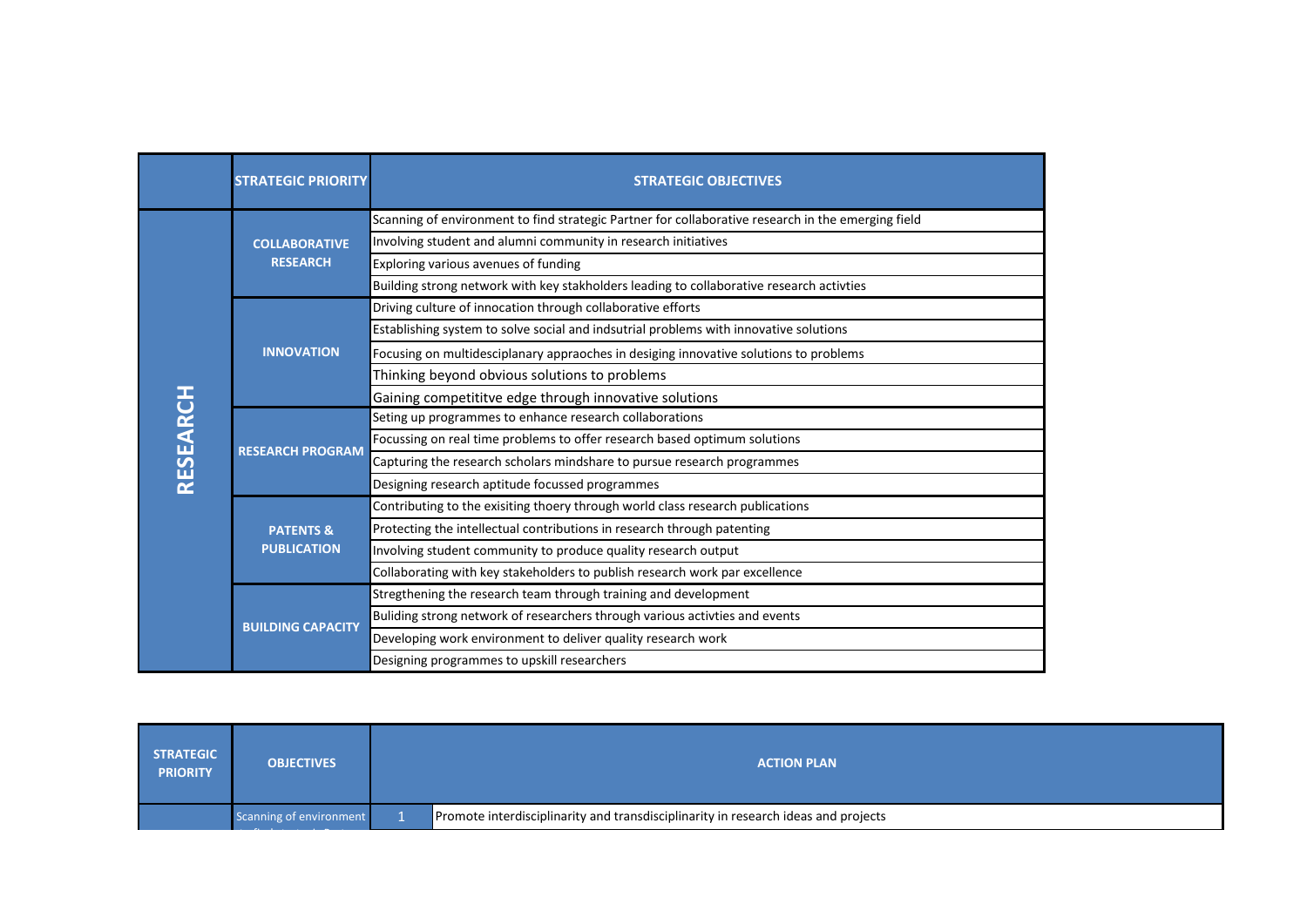| <b>COLLABORATIVE RESEARCH</b> | for collaborative research<br>in the emerging field                                                      | $\overline{3}$ | Create and leverage strategic partnerships and collaborations that provide funding solutions                                                                                                                                |
|-------------------------------|----------------------------------------------------------------------------------------------------------|----------------|-----------------------------------------------------------------------------------------------------------------------------------------------------------------------------------------------------------------------------|
|                               | Involving student and<br>alumni community in<br>research initiatives                                     | $\overline{4}$ | Recognise local issues/challenges as an opportunity in terms of research ideas and collaborations                                                                                                                           |
|                               |                                                                                                          | $\overline{5}$ | Deliver collaborative practical solutions to current, national and international challenges                                                                                                                                 |
|                               |                                                                                                          | 6 <sup>1</sup> | Take a multi stakeholder approach to set up research infrastructure                                                                                                                                                         |
|                               | <b>Exploring various</b><br>avenues of funding                                                           | $\overline{7}$ | Develop international networks with universities and research organisations aligned with our focus areas including shared research<br>student training.                                                                     |
|                               |                                                                                                          | 8              | Enhance the integration of research and education to promote greater alignment of research and support programmes at CiT.                                                                                                   |
|                               |                                                                                                          | 9 <sup>°</sup> | Alumni engagement to contribute to the development of research programmes and infrastructure.                                                                                                                               |
|                               | <b>Building strong network</b><br>with key stakholders<br>leading to collaborative<br>research activties | 10             | CiT faculty members to work in collaboration with industry, business and communities to develop pathways for research impact (such as<br>commercialisation)                                                                 |
|                               |                                                                                                          | 11             | Collaborate with businesses to develop new technologies and solutions.                                                                                                                                                      |
|                               |                                                                                                          | 12             | Identify and capitalise new avenues of funding.                                                                                                                                                                             |
|                               | Driving culture of<br>innocation through<br>collaborative efforts                                        | $\mathbf{1}$   | Focus on building unique, integrated perspective of humanities and social science with science, technology, engineering, mathematics<br>across research practices.                                                          |
|                               |                                                                                                          | $\overline{2}$ | Assume co-design and co-production approaches, which work closely with policy makers and users of knowledge from the start to define<br>the problems, plan the research methodology, and carry out the research.            |
|                               | Establishing system to<br>solve social and indsutrial<br>problems with innovative                        | $\overline{3}$ | Aim and plan towards innovation and design thinkling lab.                                                                                                                                                                   |
|                               |                                                                                                          | $\overline{4}$ | Develop research support systems and services to ensure that we maximise the productivity of research teams to create areas of research<br>strengths.                                                                       |
| <b>NOITAVONNI</b>             | solutions                                                                                                | 5              | Use leading edge platform technologies and facilities to harness opportunities across key areas including health, data science and<br>sustainability in all dimensions.                                                     |
|                               | Focusing on<br>multidesciplanary<br>appraoches in desiging<br>innovative solutions to<br>problems        | 6 <sup>1</sup> | Innovate to bring positive social impact.                                                                                                                                                                                   |
|                               |                                                                                                          | 7 <sup>1</sup> | Devise mechanisms to implement reverse innovation.                                                                                                                                                                          |
|                               |                                                                                                          | $\, 8$         | Create research strengths for competitive offerings targeting attractive markets and end users; and manage this engagement through<br>effective integration of project identification, tendering, management and reporting. |
|                               | Thinking beyond obvious<br>solutions to problems                                                         | 9 <sup>°</sup> | Develop broader, highly collaborative and innovative partnerships capable of offering multi-faceted solutions to complex problems                                                                                           |
|                               |                                                                                                          | 10             | Prosecute an innovation agenda with a primary objective of growing research income and diversity                                                                                                                            |
|                               | Gaining competititve<br>edge through innovative<br>solutions                                             | 11             | Setting up an ecosystem to solve problems using jugaad (common sense) innovation.                                                                                                                                           |
|                               |                                                                                                          | 12             |                                                                                                                                                                                                                             |
| <b>DGRAM</b>                  | Seting up programmes to                                                                                  |                | Encourage joint research projects and build capacity for conducting cross-cultural research                                                                                                                                 |
|                               | enhance research<br>collaborations                                                                       | $\overline{2}$ | Attract industry, multidisciplinary and muti sector doctoral programs<br>Enrolment of research scholars for VTU PhD programmes                                                                                              |
|                               | Focussing on real time                                                                                   | $\overline{4}$ | Encourage students to take up research programmes (workshop/certification) to generate research interest                                                                                                                    |
|                               | problems to offer                                                                                        | 5 <sub>1</sub> | Collaborative research progarmmes with industry and international partners                                                                                                                                                  |
|                               | esearch based optimum                                                                                    |                |                                                                                                                                                                                                                             |
|                               |                                                                                                          |                |                                                                                                                                                                                                                             |